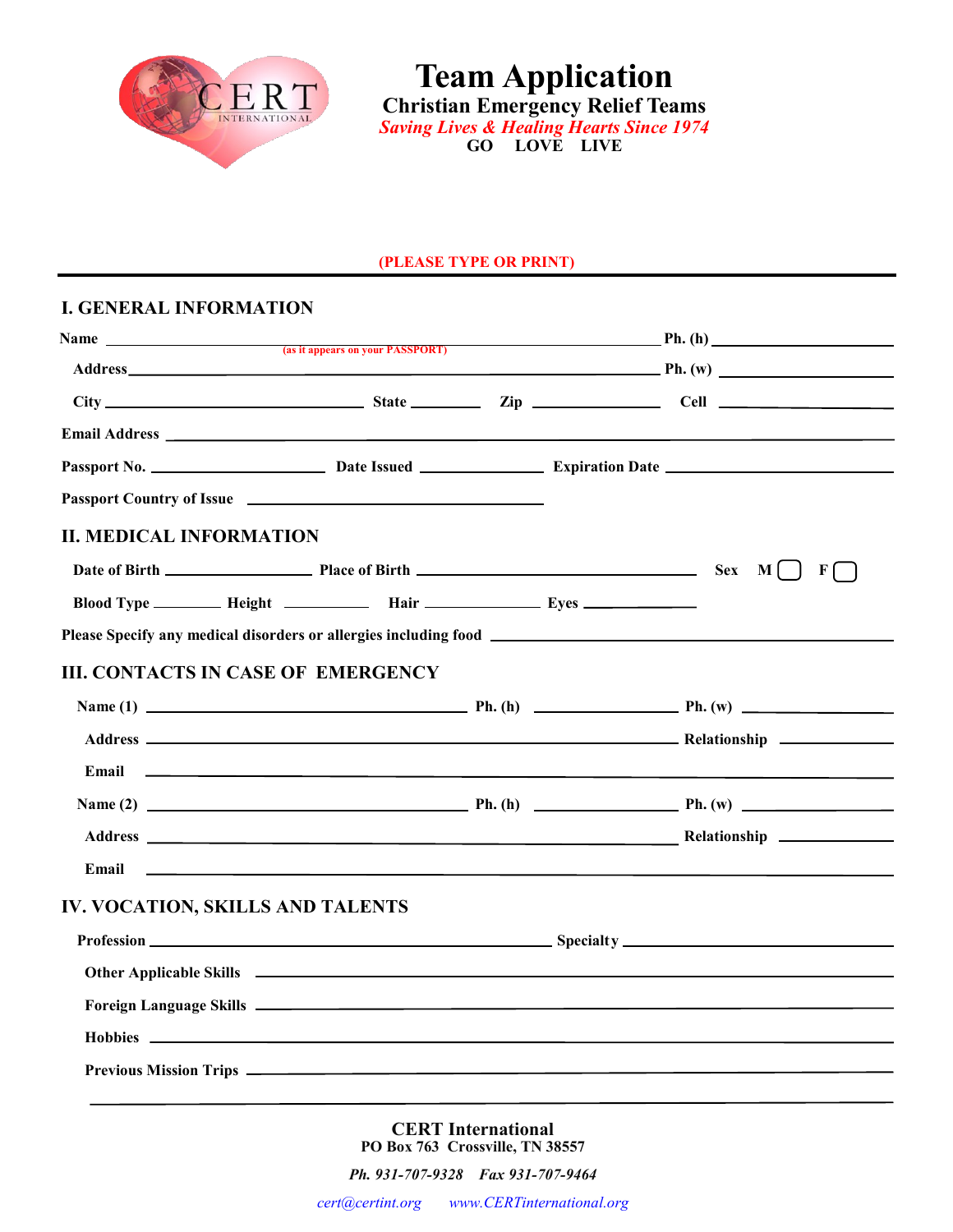# **V. SPIRITUAL INFORMATION**

|                                                           |                                                                                                                                                                                                                                      | Pastor's Name |
|-----------------------------------------------------------|--------------------------------------------------------------------------------------------------------------------------------------------------------------------------------------------------------------------------------------|---------------|
| <b>Address</b>                                            | <u> 1980 - Andrea Andrew Maria (h. 1980).</u><br>1901 - Andrew Maria (h. 1902).                                                                                                                                                      |               |
|                                                           |                                                                                                                                                                                                                                      |               |
|                                                           |                                                                                                                                                                                                                                      |               |
| Please list two people that you will ask to pray for you. | We ask that every team member have at least two people pray for them while on mission.                                                                                                                                               |               |
|                                                           |                                                                                                                                                                                                                                      |               |
|                                                           |                                                                                                                                                                                                                                      |               |
|                                                           | Email <u>the contract of the contract of the contract of the contract of the contract of the contract of the contract of the contract of the contract of the contract of the contract of the contract of the contract of the con</u> |               |
|                                                           | Name $\qquad \qquad$ Ph.                                                                                                                                                                                                             |               |

### **VI. MISSION FIELDS:**

I have looked at the CERT calendar and I am interested in CERT trip(s) to:

### **VII. LEGAL DISCLAIMER**

By signing this application, I hereby agree to the TERMS and CONDITIONS as stated in the "*Mission Briefing Manual*", "*Team Manual*", "*Non-Liability Agreement*" and any communication whether, written or oral, which presents itself prior to or during my trip.

## **IMPORTANT**

Send your *signed*, completed TEAM APPLICATION by *US Mail* to the address at the bottom of this form. include the: *signed* Photo / Video Release *signed* Non-Liability Agreement

#### **Please EMAIL a CLEAR, COLOR COPY (digital/photo) of the photo page from your passport to: [cert@certint.org](mailto:cert@certinternational.org?subject=Document)**

Include a check in the amount of \$25.00 US. You will receive a CERT Mission Briefing Manual and a Team T-Shirt. The manual will include information you will need to prepare for your mission. This one-time \$25.00 application fee is non-refundable, and it applies towards your TRIP FEE.

| <b>T-Shirt Size</b><br>(select one size and color)<br>$\mathbf{v}$<br>$J_{xx}$<br>$\mathsf{Jm} \cup \mathsf{J1}$<br>le l | <b>Colors</b> | Red | Grey | Green L | Pink |
|--------------------------------------------------------------------------------------------------------------------------|---------------|-----|------|---------|------|
| Signed                                                                                                                   |               |     |      | Date    |      |

*Parent or Guardian Signature is required for minors under the age of 18.*





**CERT International PO Box 763 Crossville, TN 38557** *Ph. 931-707-9328 Fax 931-707-9464*

*[cert@certint.org](mailto:cert@certinternational.org?subject=Team%20Application) [www.CERTinternational.org](http://www.CERTinternational.org)*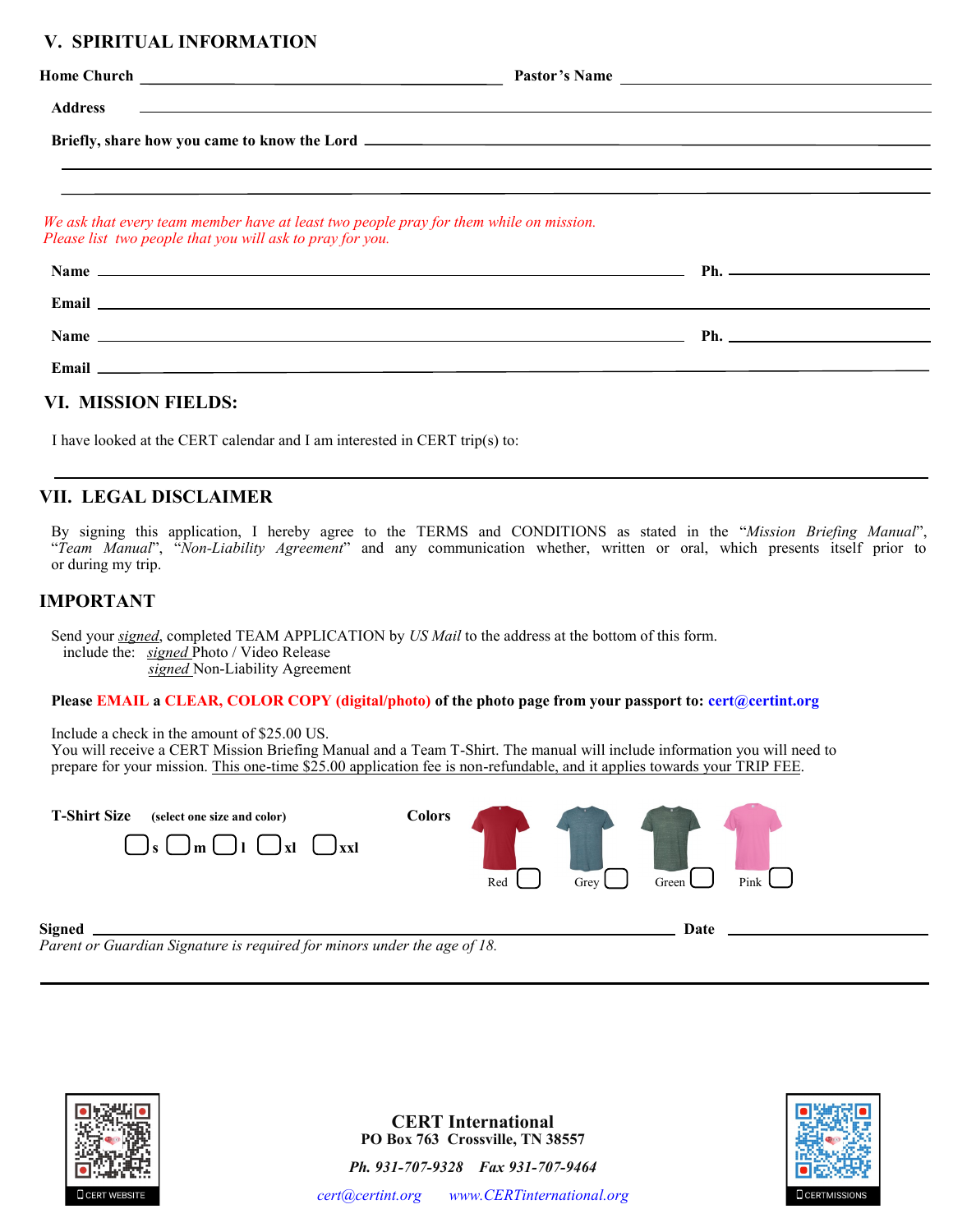

**Non-Liability Agreement Christian Emergency Relief Teams**  *Saving Lives & Healing Hearts Since 1974* **GO LOVE LIVE**

By signing below, I hereby acknowledge receipt of a copy of this Non-Liability Agreement, as of the date set forth below, next to my printed name. This Non-Liability Agreement shall be construed and interpreted in accordance with the laws of the State of Tennessee.

- I understand that any travel I undertake, or activities in which I participate with CERT International, involve inherent risks of damage to and loss of my personal property, as well of personal injury, illness, or death. I further acknowledge that I understand the nature of these risks, and voluntarily accept such risks in consideration of CERT International permitting me to travel to and from, and participate in, CERT International mission activities.
- I have been informed, and I understand, that travel, whether on common carriers or otherwise, as well as the paid or volunteer work that I may perform in connection with CERT International operations domestically and in foreign countries, involve an elevated amount of risk of: a) loss or damage to my personal property: and, b) that I may contract disease, suffer injury or other physical, mental and emotional harm, or be killed. The countries and locations in such countries, where CERT International operations take place, are subject to a greater risk of unrest, civil strife, war, insurrection, and terrorism, as well as kidnapping and other criminal activity. Such locations are sites of natural disasters, conflict, infectious disease, and have lower standards of sanitation and significantly less public safety facilities and personal available for my protection.
- I acknowledge and agree that no person associated with, or speaking on behalf of CERT International has minimized any risk, or disavowed or contradicted anything contained in this Non-Liability Agreement, to induce me to travel to or from, or participate in any CERT International operation. I have carefully considered these risks to my person and property and have freely and voluntarily decided to assume such risks.
- I acknowledge and agree that in the event the team leader, in the team leader's sole discretion, determines that my personal conduct or demeanor is disruptive to the mission and work of CERT International, that the team leader has the right, and responsibility to CERT International, to remove me from the team at any time during the mission. I further acknowledge and agree that all additional costs caused by my early departure will be at my personal expense and CERT International shall be under no obligation to reimburse me.
- I further acknowledge and agree that all additional costs, including loss of employment compensation, caused by early or late departure, due to unexpected instances, will be at my personal expense and CERT International shall be under no obligation to reimburse me.
- I agree to review and understand the documents provided by the US Government State Department and The Center for Disease Control.

<https://travel.state.gov/content/travel/en/traveladvisories/traveladvisories.html/>

<https://www.cdc.gov/>

(Printed Name)

\_\_\_\_\_\_\_\_\_\_\_\_\_\_\_\_\_\_\_\_\_\_\_\_\_\_\_\_\_\_\_\_\_\_\_\_ Dated: \_\_\_\_\_\_\_\_\_\_\_\_\_\_\_\_\_\_\_\_

 $\mathcal{L}_\text{max}$ (Signature)

> **CERT International PO Box 763 Crossville, TN 38557**

*Ph. 931-707-9328 Fax 931-707-9464 [cert@certint.org](mailto:cert@certinternational.org?subject=Team%20Application) [www.CERTinternational.org](http://www.CERTinternational.org)*